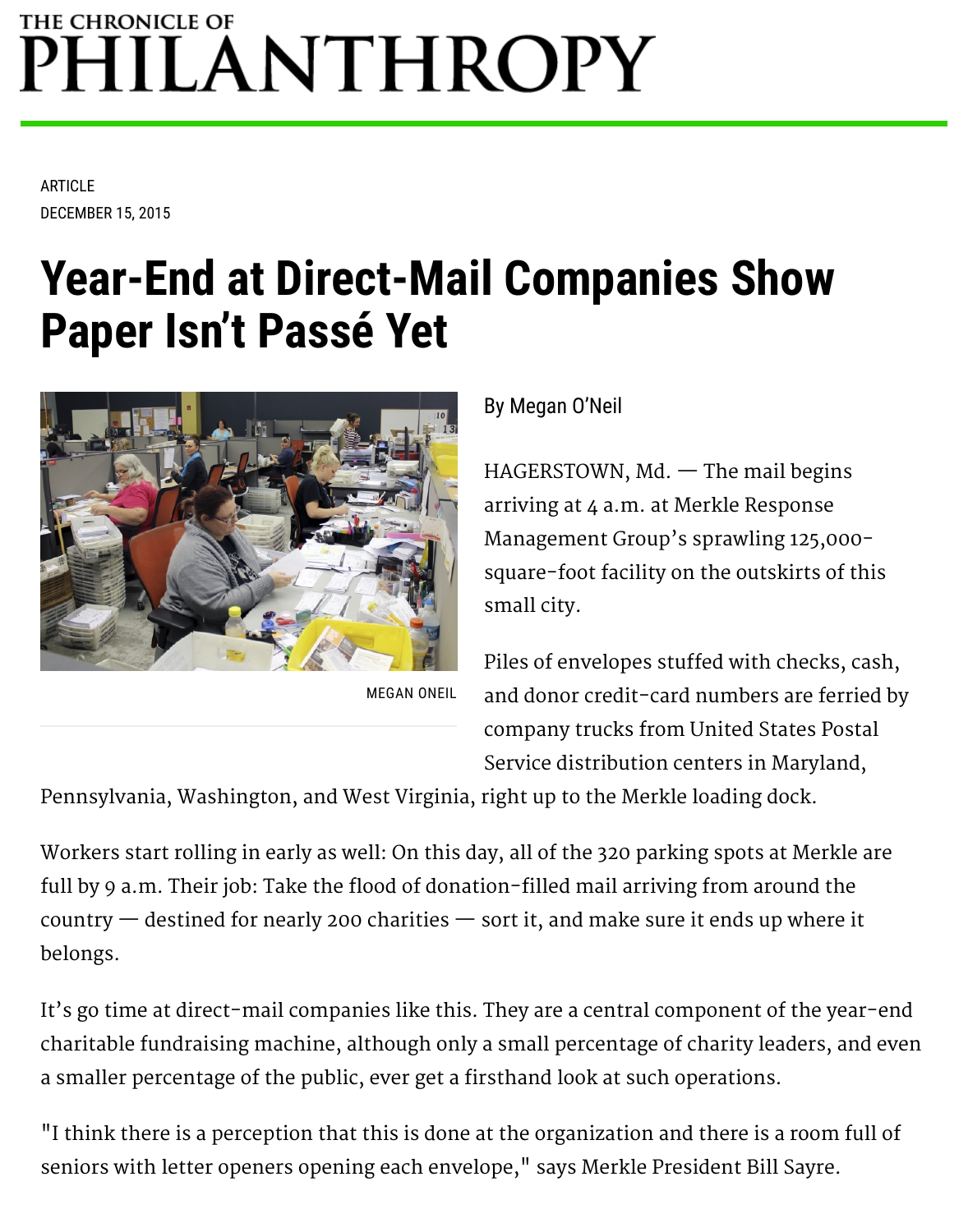At Merkle, much of the processing of direct mail is handled by machine. A mail sorter detects whether sealed envelopes contain checks and separates them accordingly. Other machines slice open envelopes on three sides, or along the top edge only, depending on the size and shape.

One room is dedicated to document scanning, where machines with names like NCR iTRAN capture images of tens of thousands of documents a day. An autopen — a device with a mechanical arm that grips a blue ball-point pen  $-$  is programmed to scrawl out "handwritten" thank-you notes for charity CEOs, in penmanship that mimics their own, who don't have time to do it themselves.

And then there is the warehouse, a riot of T-shirts, hats, wristbands, calendars, books, and fishing rods and reels — known in this business as back-end premiums — to be sent out to people who have made donations.

## **Paper Is Still King**

During the last quarter of the year, this facility processes between 3.2 million and 3.5 million pieces of mail a month, says Mr. Sayre. That's about 700,000 more pieces of mail monthly than it handles during the rest of the calendar.

Business remains robust, and it's evidence, he and others say, that for the myriad digital communication channels available to charities and their donors, the paper card and envelope aren't going anywhere anytime soon.

"Direct mail for our clients is king," says Jamie Natelson, vice president at Avalon Consulting in Washington.

For most of those clients, contributions by direct mail account for about 80 percent of annual revenue, she says.

"We would love all the millennials to be giving, but most of our donors are 60, 70, 80 years old, and they still respond to the mail," she says.

While age demographics is the biggest factor in the staying power of direct mail, there are others, year-end-fundraising experts say. Psychology plays a role. Many consumers still enjoy holding colorful holiday cards in their hands.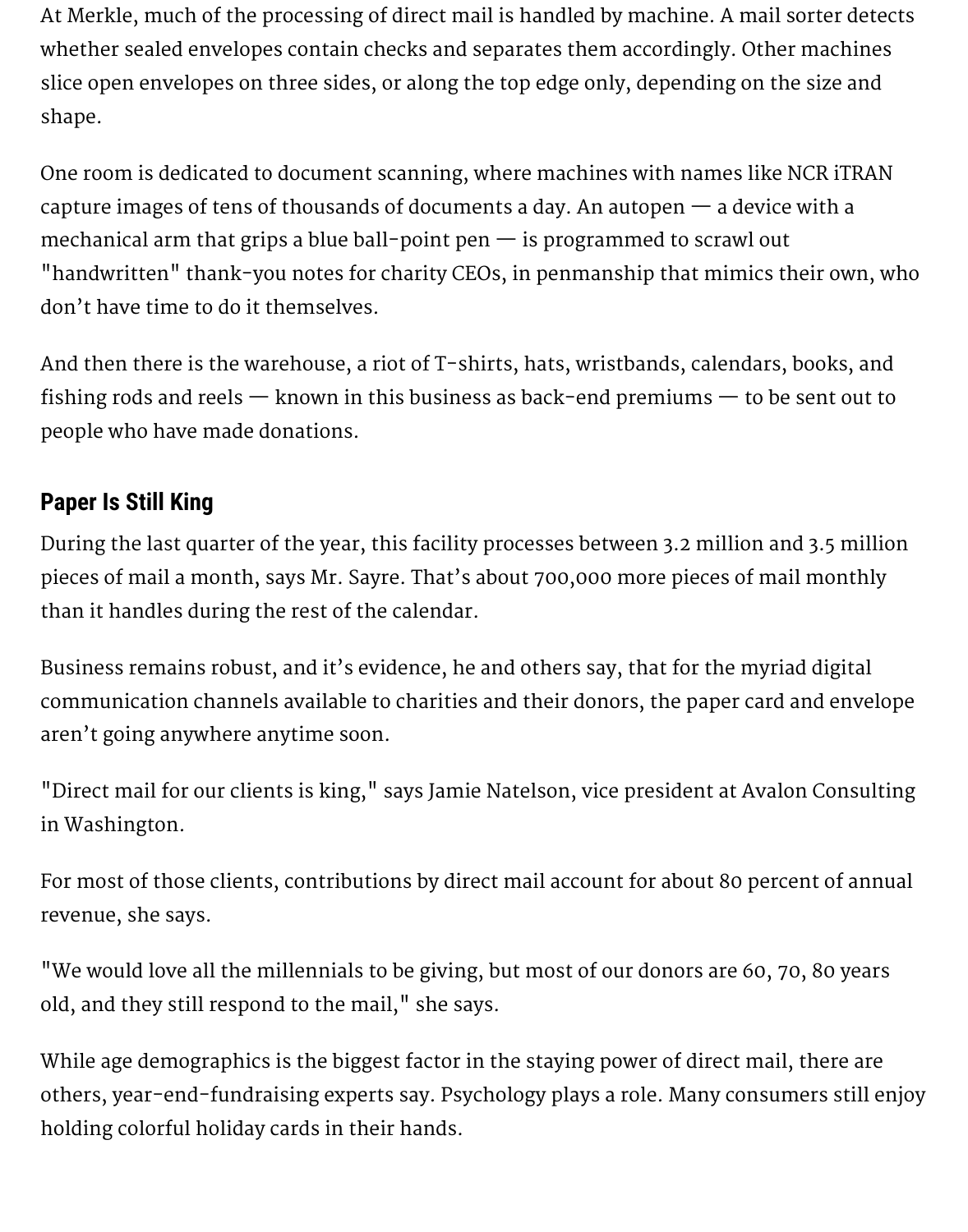"Recent research has demonstrated that although the web tends to get more immediate action, donors generally trust what is written on paper more than what appears digitally," the DMA Nonprofit Federation Advisory Council said in an email to *The Chronicle*.

Donating remains a hugely personal act, the council said.

"Many people still want to physically write that check," the council said. "Mail allows them to do that. And while people do move, most do not change their addresses as often as they move their email accounts. More often than not, the mail will find you."

And as people see fewer and fewer things in their mailbox, receiving personalizes cards has a certain novelty factor, they say  $-$  even among people in their 20s and 30s.

### **Not a 'Tipping Point' Yet**

That isn't to say that [digital communications](https://philanthropy.com/article/On-Giving-Tuesday-17-of/234544) aren't making inroads. They are, Ms. Natelson and other say, but the shift is slow.

In 2014, 73.6 percent of Avalon's clients' year-end revenue came from direct mail, down from 79.9 percent in 2010. The percent of year-end donations coming from online, meanwhile, increased from 13.3 percent in 2010 to 19.8 percent in 2014.

"There will be a tipping point," Ms. Natelson says of direct mail versus online. "We are certainly not there yet."

Alan Hall, chief executive of nonprofit marketing giant Russ Reid, says that just over 50 percent of the company's business is direct mail. Headquartered in Pasadena, Calif., it has hundreds of nonprofit clients, including 85 food banks and 80 rescue missions, as well as big national charities like the American Red Cross and Operation Smile.

Testing at Russ Reid shows that the more channels a campaign uses, the more successful the campaign, he says.

"What is really changing is the way email and search and display are being used at year-end," Mr. Hall says. "What you will see is multiple emails all the way through to year-end to get people to give."

Still, because charities are soliciting donations via multiple channels, it is hard to pinpoint exactly what moved a donor to give, he says. Someone may have been motivated to make an [online donation](https://philanthropy.com/interactives/online-giving-dashboard) by one of many emails or by an online ad, he says. Or, maybe that person